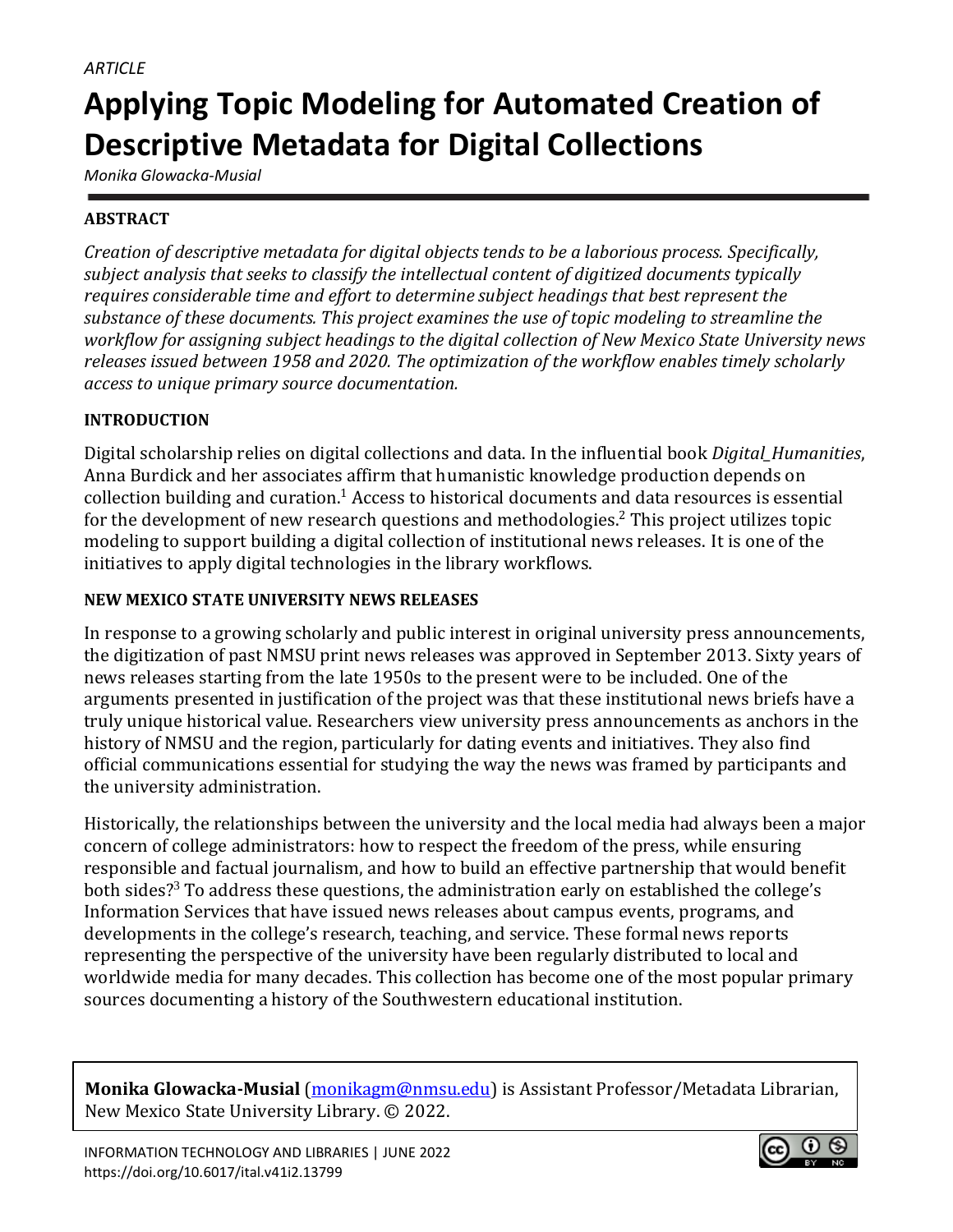Since the beginning of the digitization project, thousands of press releases had been scanned, described, and added to the digital collection. Currently, the collection features press releases issued by the university between 1958 and 1974. There is still a lot to be done. The most timeconsuming element in the process is adding metadata, including Library of Congress Subject Headings, to individual news releases. With decreasing personnel, dwindling library resources, and competing work priorities, the progress on the project has slowed substantially. Its revitalization requires a fresh, problem-solving approach that would allow for a significant reduction of time that catalogers spend on metadata creation. In search for a viable solution, topic modeling, a computational tool for classifying large collections of texts, was put to the test and generated promising results. The following sections describe the tools, data, and process created for this experiment in some detail.

#### **TOPIC MODELING AND ITS APPLICATIONS**

Topic modeling (TM) is one of the methodologies used in natural language processing (NLP). It was specifically designed for text mining and discovering hidden patterns in huge collections of documents, images, and networks.<sup>4</sup> According to practitioners, topic modeling is best viewed as a statistical tool for text exploration and open-ended discovery. 5 It has been used extensively in computer science, genetics, marketing, political science, journalism, and digital humanities for the last two decades. A growing literature on topic modeling applications provides clear evidence of its viability. <sup>6</sup> Examples of TM applications in digital social sciences and humanities include finding geographic themes from GPS-associated documents on social media platforms such as Flickr and Twitter,<sup>7</sup> selecting news articles on opposition to Euro currency from Financial Times data,<sup>8</sup> identifying paragraphs on epistemological concerns in English and German novels,<sup>9</sup> tracking research trends in different disciplines,<sup>10</sup> and revealing dominant themes in newspapers,<sup>11</sup> governance literature, $^{12}$  and Wikipedia entries. $^{13}$ 

Topic modeling was applied in addition to text mining to enhance access to large digital collections by providing minimal description and enriching metadata, including subject headings.<sup>14</sup> Also, a possibility of using topic modeling to determine the subject headings for books on Project Gutenberg was explored.<sup>15</sup>

#### *Topic modeling in a nutshell*

Topic models help to identify the contents of document collections. Topic modeling is a process of discovering clusters of words that best represent a set of topics. Figure 1 shows the basic idea behind topic modeling.

A large collection of text documents (the scrolls on top) consists of thousands of words (shown symbolically at the bottom). The algorithm seeks for the most frequent words that tend to occur in proximity and clusters them together. Each cluster, referred to as a topic, has a set of words with their probabilities of belonging to a given topic. Each document in the collection displays a set of combined topics to different degrees. Here, documents are seen as mixtures of topics, and topics are seen as mixtures of words.<sup>16</sup> Topics also provide context to words. Documents that have similar combinations of topics tend to be related. As a result, a large collection of text documents can be represented by a limited set of topics (as presented by icons in the middle of the figure).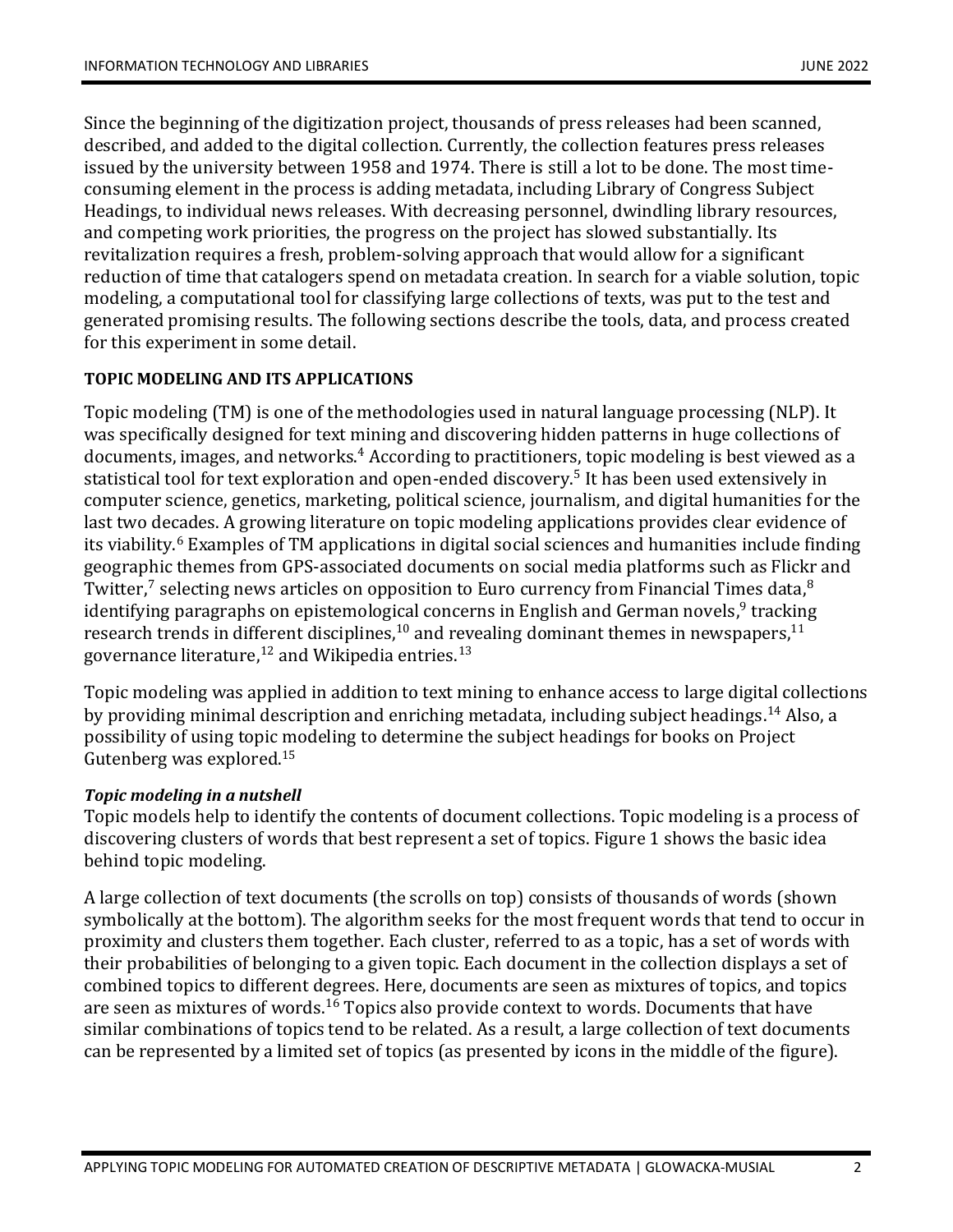

**Figure 1.** Basic idea behind topic modeling.

#### *Topics and subject headings combined*

The original purpose of topic modeling, as formulated by David Blei and his associates in 2003, was to make large collections of texts more approachable for scholars by organizing texts automatically based on latent topics.<sup>17</sup> These hidden topics can be discovered, measured, and consequently used by scholars to navigate the collection.

The purpose of assigning subject headings is to identify "aboutness," or simply subject concepts, covered by the intellectual content of a given work, and then again collocate related works.<sup>18</sup> Since both topic models and subject headings have a similar purpose, although very different methodology and scale, we decided to combine them and make topic models a prerequisite for assigning subject headings. In such a scenario, the computer deals with the scale of text collections that are beyond human reading capacity and catalogers then fine-tune the results generated by the algorithm. The following Methods section shows subsequent stages involved in the process of semiautomated assignment of subject headings to documents.

## **METHODS**

## *Overview*

For topic modeling, we used the algorithm of Latent Dirichlet Allocation (LDA).<sup>19</sup> LDA takes a document-term matrix, with rows corresponding to documents, and columns corresponding to terms (words) and, based on semirandom exploration, finds optimal probabilities of topics in documents (called *gammas*), and probabilities of terms in topics (called *betas*).

After LDA generates a set of topics that best represent the collection of news releases, each topic is associated with several subject headings that were previously assigned to news releases by catalogers. For a new news release, LDA finds a set of most representative topics. Subject headings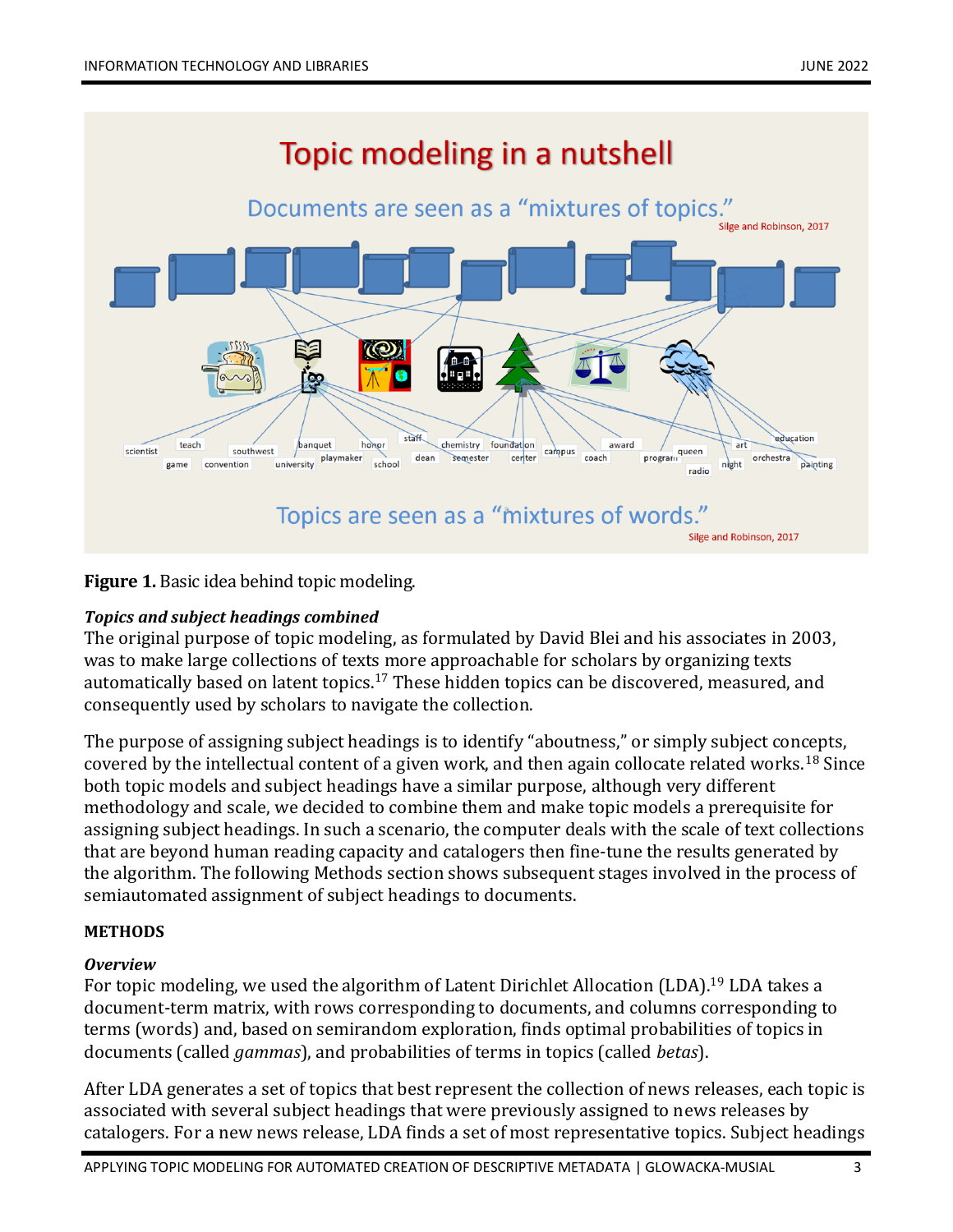associated with the dominant topics are combined into a list of subject candidates presented to a cataloger.

The last step involves a cataloger using a short list of subject candidates for selecting subject headings for news releases.

## *Training data*

Training data used in this project consists of over 6,000 news releases (from 1958 to 1967) annotated with metadata. Only two metadata properties—titles and subject headings—were considered. Created by catalogers, both properties reflect the content of news releases accurately, although mistakes may sometimes happen. The values from the titles field were converted into a document-term matrix that, in turn, became an input for the algorithm. Texts produced by OCR on original news releases were not included in the analysis due to their poor quality.

## *Detailed steps of the proposed method:*

- 1. Topic modeling on training data:
	- a. Run standard preprocessing of training text data, including tokenization, stop words removal, and stemming.
	- b. Run topic modeling (LDA) where each document from the training data set is assigned a set of topics (subsets of words), each one with a measurable contribution to the document.
- 2. Assignment of subject headings to topics.<sup>20</sup> For each topic:
	- a. Select a number of documents with the highest probability (*gamma*) for the topic. We used 400.
	- b. Gather a set of subject headings assigned to documents produced in 2.a. and arrange them with decreasing frequency (*freq*) of occurrence in the set.
- 3. Assignment of subject headings to a new document.
	- a. Assign to the new document *gammas* (probabilities) of topics using the LDA model trained in 1.b.
	- b. In subsequent topics, for each subject heading calculate its weight in the document as a product of its frequency in the topic (*freq*) and probability of the topic (*gamma*) in the document; for subject headings duplicated across topics, sum up their weights across topics.
	- c. Create a list of candidate subject headings processed in 3.b. in descending order with respect to their weights in the document.

## **IMPLEMENTATION**

There is a growing number of tools used for topic modeling.<sup>21</sup> For this project, we used the R programming language, which has many packages for data preprocessing and topic modeling (TM).<sup>22</sup>

Below are listed R packages used for this project:

- *topicmodels* with functions: LDA() producing topic models, posterior() for assigning topics to test documents by pretrained models and perplexity() for perplexity calculation<sup>23</sup>
- *tidytext* with tidying functions that allow for re-arrangements and exploring data as well as for interpreting the models
- *textstem* for preprocessing data, including stemming and lemmatization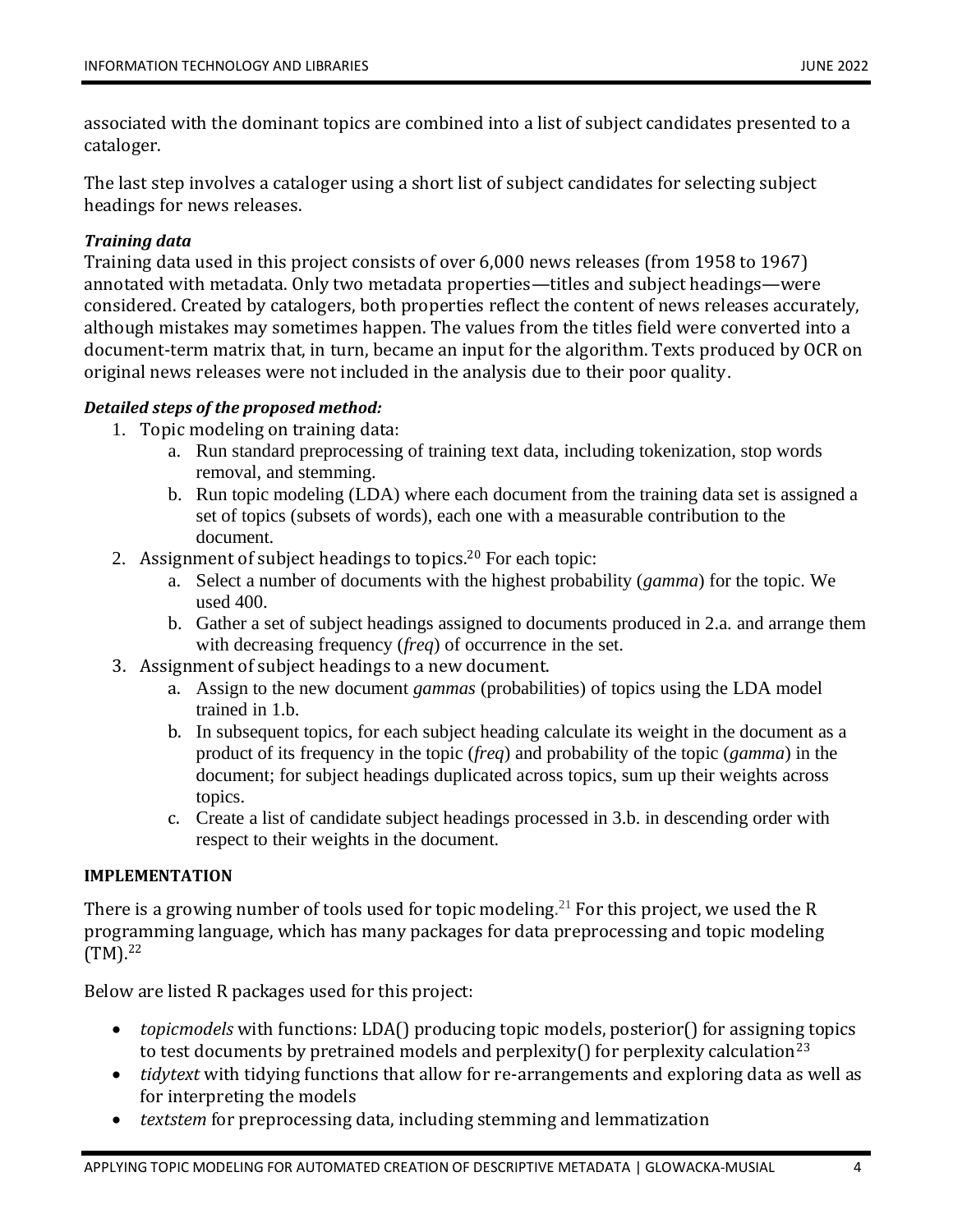- *tidyr*, *dplyr*, and *stringr* for data and strings manipulation and arrangements
- *ggplot2* for data visualizations

The code related to topic modeling was mostly reused from the DataCamp class on topic modeling.<sup>24</sup> Occasionally, data.table data structure was applied instead of data.frame.

In addition to standard stop-words, custom stop-words including initials, names of weekdays, and dates were removed from the corpus using function anti-join().

For finding topics in test documents by a pretrained model, function posterior() from the R package topicmodels was used.<sup>25</sup> The extra step needed before using function posterior() was to align the new document with the document-term matrix used for training the LDA model.<sup>26</sup>

## **RESULTS**

For assessing the method's performance, we adopted the idea of recall. In this specific context, recall is defined as the fraction of original subject headings (i.e., those assigned to a document manually by a cataloger) that are present on the list of candidate subject headings produced by the method.

The average recall is estimated using a leave-one-out setting.<sup>27</sup> Once a single test document is set aside, the LDA model is trained on the remaining documents and recall is calculated for the tested document using the list of candidate subject headings produced by the method. Then, recall is averaged over a set of testing documents. This approach produces an estimate of the method's performance if tested on a new document.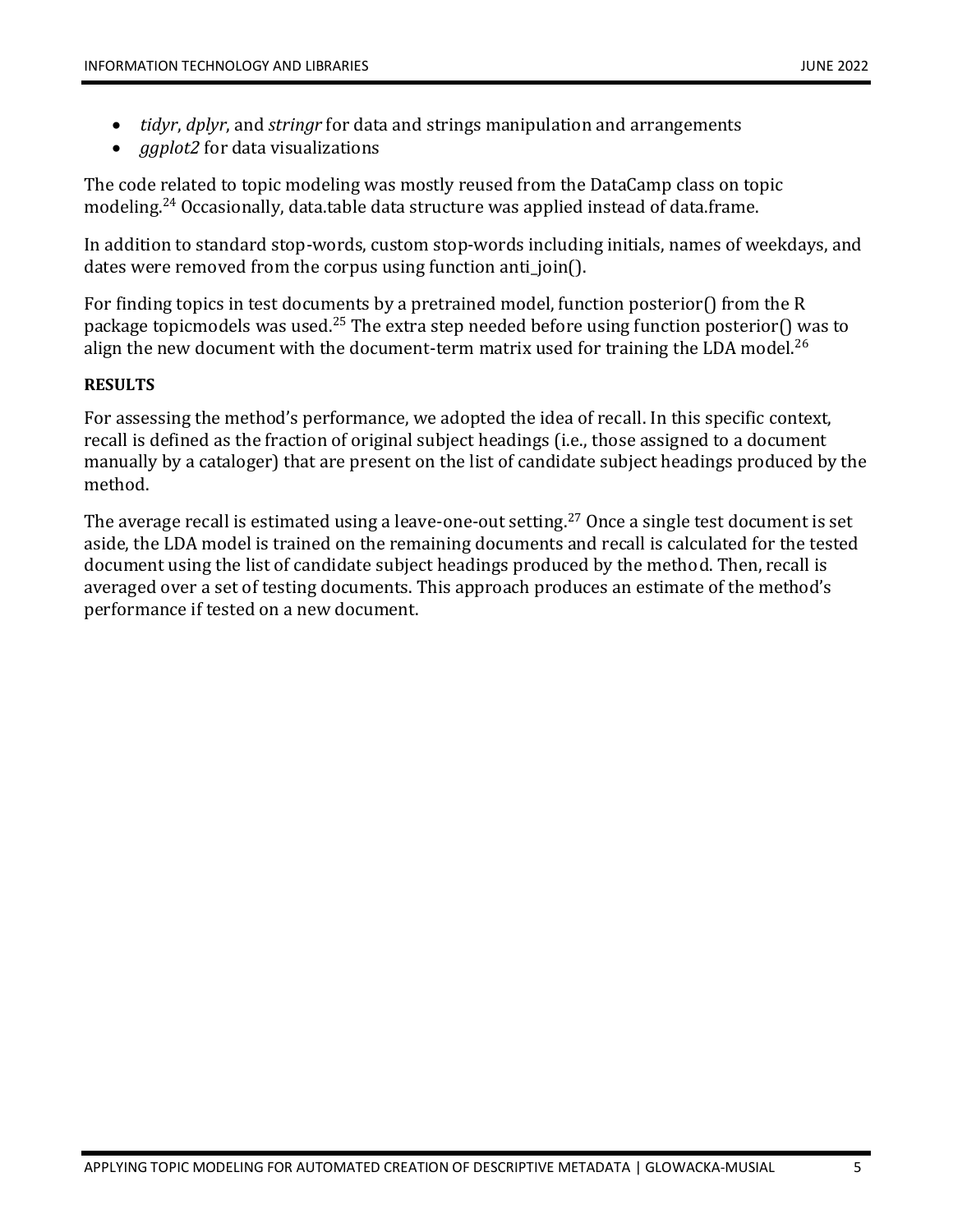

**Figure 2.** Average recall as a function of size of list with subject headings candidates.

Figure 2 shows the dependence of average recall on length of list of candidate subjects produced by the method. Recall is averaged over 1,500 randomly selected test documents. The dashed line represents the chance level performance, i.e., when the method would produce a random subset of all subject headings available in the data. On a list of 100 suggested subject headings, the recall is on average above 0.6 and for a list of 500 candidate subject headings, above 0.8. Even though the average recall stays noticeably below 1 (recall value 1 would mean perfect performance), at the same time it is still considerably above the chance level. The results presented in figure 2 were produced by the LDA model trained with 16 topics.

One of the parameters affecting the method performance is the number of topics used by the LDA model. For finding the number of topics corresponding to the highest recall, an overall measure of recall across different lengths of the subject candidate list was defined as the cumulative recall for first 100 subject candidates. We assumed that 100 is a likely size of candidate lists that catalogers would be willing to go through. Figure 3 shows the cumulative recall for different numbers of topics, based on which 16 were chosen as the optimum. Interestingly, this corresponds well with the perplexity dependence on number of topics (fig. 4). The perplexity, a measure of model's surprise at the data, shows how the model fits the data—a smaller number means a better fit, i.e., a better topic model.28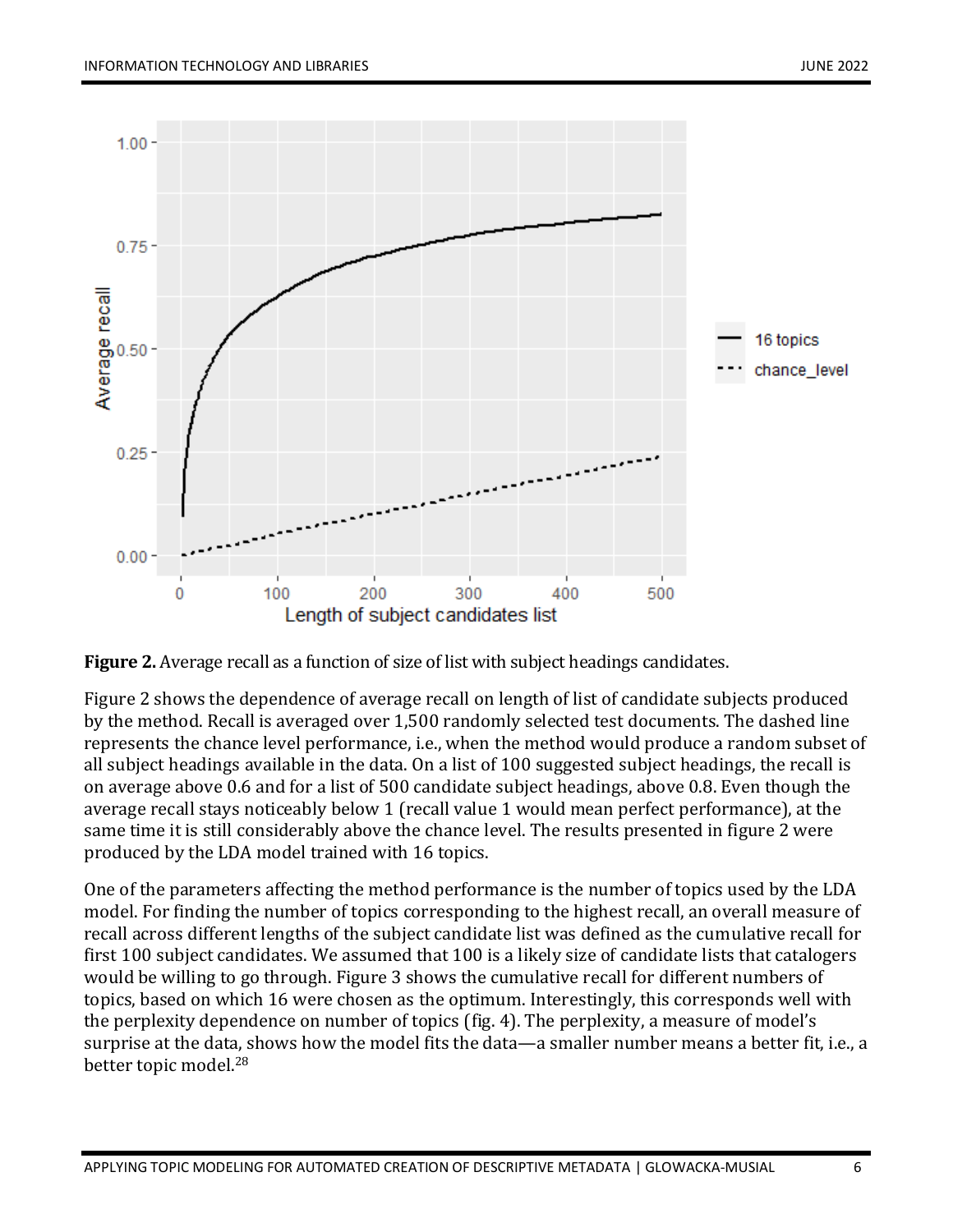

**Figure 3.** Cumulative recall as a function of number of topics in the LDA model.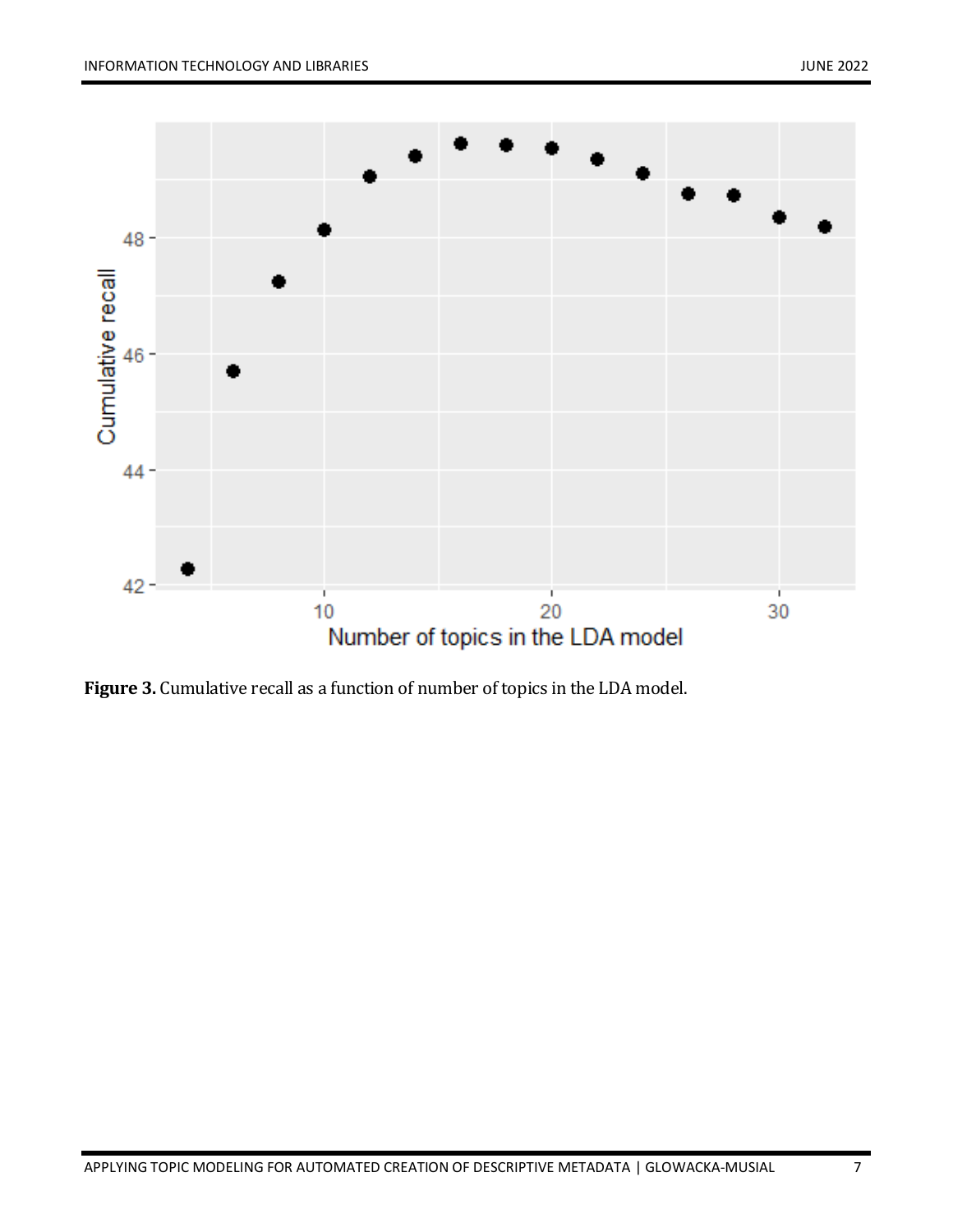![](_page_7_Figure_2.jpeg)

**Figure 4.** Perplexity of the LDA model as a function of number of topics in the LDA model.

To give a better idea about the method performance, figure 5 shows the distribution of recall for individual test documents, for a list of 100 subject headings. Since most documents in the training data have just a few subject headings, there is only a small set of discrete values possible for recall for individual documents. The distribution is wide, with a fraction of documents with no subject heading present on the proposed list (recall = 0) but also with a bigger fraction of documents fully covered by the list (recall  $= 1$ ).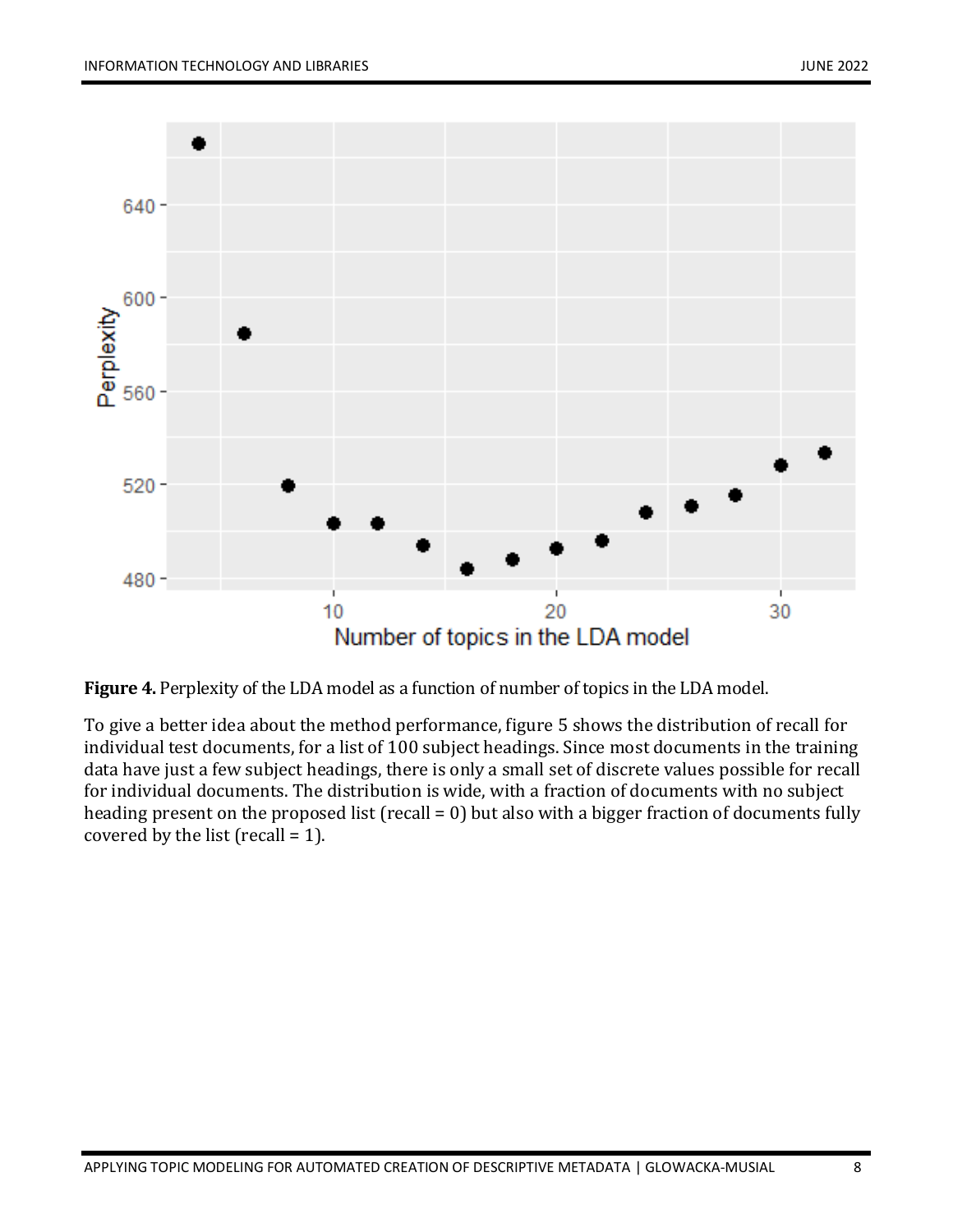![](_page_8_Figure_2.jpeg)

**Figure 5.** Distribution of recall across 1,500 test documents, for 100 subject candidates (for 16 topics).

The following examples show the sets of subject headings selected by the algorithm that include subject headings (in bold blue) chosen originally by catalogers.

#### *Example 1*

Title of news release: "'Romeo and Juliet' play - part of campus celebration for 400th anniversary of Shakespeare's birth"

| <b>Subjects</b>                                      | Weights |
|------------------------------------------------------|---------|
| <b>New Mexico State University. Playmakers</b>       | 0.280   |
| <b>Theater</b>                                       | 0.143   |
| Students                                             | 0.080   |
| Academic achievement                                 | 0.080   |
| <b>Theater--Production and direction</b>             | 0.075   |
| High school students                                 | 0.052   |
| Competitions                                         | 0.048   |
| New Mexico State University. College of Engineering  | 0.042   |
| <b>Plays</b>                                         | 0.041   |
| Debates and debating                                 | 0.038   |
| New Mexico State University. Aggie Forensic Festival | 0.036   |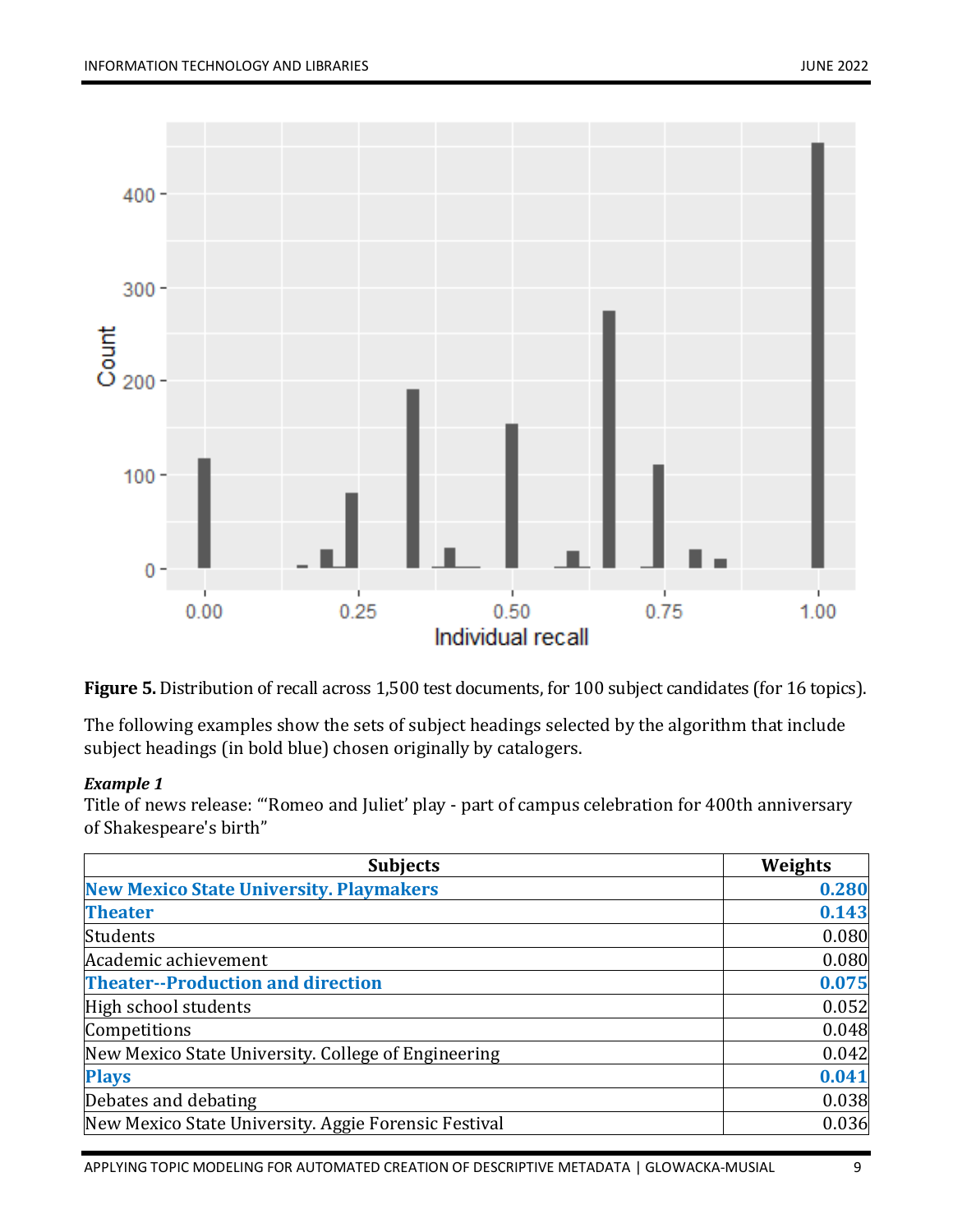| Zohn, Hershel                                                          | 0.034 |
|------------------------------------------------------------------------|-------|
| Shakespeare, William, 1564-1616. A Midsummer Night's Dream             | 0.034 |
| Forensics (Public speaking)                                            | 0.034 |
| Frisch, Max, 1911-1991. Firebugs                                       | 0.027 |
| <b>Tickets</b>                                                         | 0.027 |
| Theater rehearsals                                                     | 0.027 |
| New Mexico State University. College of Agriculture and Home Economics | 0.022 |
| Shakespeare, William, 1564-1616. Romeo and Juliet                      | 0.020 |
| Frisch, Max, 1911-1991                                                 | 0.020 |
| Performances                                                           | 0.020 |
| Garcia Lorca, Federico, 1898-1936. Casa de Bernarda Alba. English      | 0.020 |
| Molière, 1622-1673. Bourgeois gentilhomme. English                     | 0.020 |
| <b>Anniversaries</b>                                                   | 0.014 |
| New Mexico State University. College of Teacher Education              | 0.012 |

#### *Example 2*

Title of caption to photo: "Locals Barbara Gerhard, Donna Herron, Lillian Jean Taylor rehearse for upcoming concert"

| <b>Subjects</b>                                                         | Weights |
|-------------------------------------------------------------------------|---------|
| <b>Concerts</b>                                                         | 0.123   |
| <b>New Mexico State University. University-Civic Symphony Orchestra</b> | 0.085   |
| <b>INSTITUTION. Playmakers</b>                                          | 0.077   |
| United States. Air Force ROTC                                           | 0.073   |
| United States. Army. Reserve Officers' Training Corps                   | 0.062   |
| Military cadets                                                         | 0.058   |
| <b>Award presentations</b>                                              | 0.054   |
| Theater                                                                 | 0.039   |
| <b>Award winners</b>                                                    | 0.038   |
| Scholarships                                                            | 0.035   |
| <b>Music</b>                                                            | 0.035   |
| <b>Musicians</b>                                                        | 0.031   |
| Awards                                                                  | 0.027   |
| New Mexico State University. Department of Military Science             | 0.023   |
| Theater--Production and direction                                       | 0.021   |
| <b>Kennecott Copper Corporation</b>                                     | 0.019   |
| Students                                                                | 0.019   |
| Glowacki, John                                                          | 0.019   |
| New Mexico State University Symphonic Band                              | 0.015   |
| New Mexico State University. University-Community Chorus                | 0.015   |
| Lynch, Daniel                                                           | 0.015   |
| Drath, Jan                                                              | 0.015   |
| Performances                                                            | 0.015   |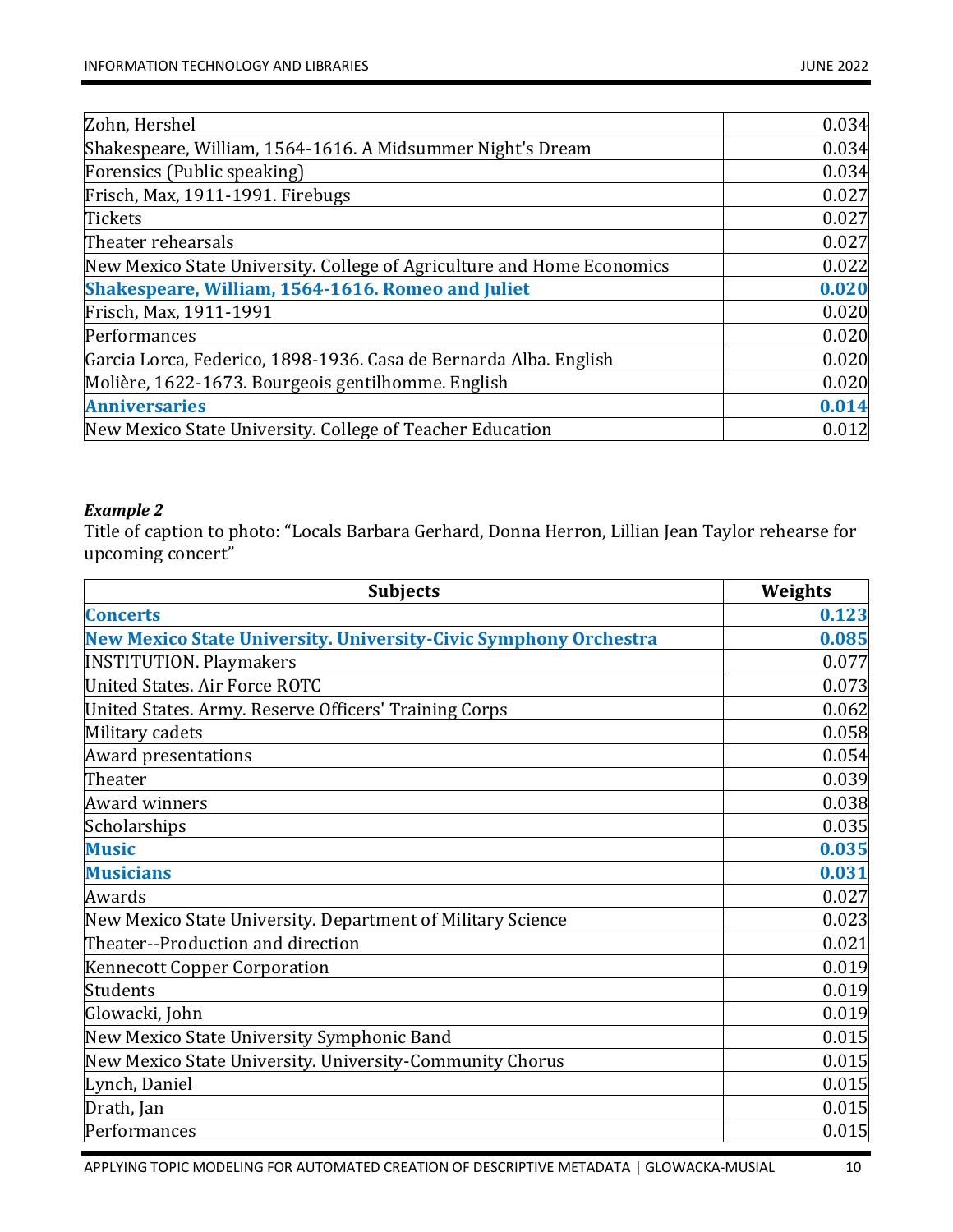| Military art and science        |  |
|---------------------------------|--|
| United States. Army--Inspection |  |

#### **DISCUSSION**

The major advantage of the method described above is reducing a long list of Library of Congress Subject Headings that catalogers need to consult before assigning subject headings to news releases. It is important to note that this method produces subject headings that are already present in the training data. The list of available subject headings can be expanded by periodic updates of the training data to include all entries in the catalog, assuming catalogers will add, where needed, subjects not present so far in the data set.

In this project we utilized metadata from just two fields: titles and subject headings. Although documents' titles are supposed to compactly represent the content of documents, we expect that the presented approach would give better results if the full text (OCR) was analyzed. In this project, the limiting factors were both quality of print copies and robustness of available OCR tools.

In some cases, subject annotations are imperfect, depending on skills and experience of catalogers. That also affects the performance of our method that relies on quality of subject assignments. On the other hand, there are cases when the method suggests subjects that are fitting the content of news releases but were not selected by catalogers. This indicates that the method can also be used to refine the existing annotations.

#### **CONCLUSION**

We propose a way to streamline the workflow of metadata creation for university news releases by applying topic modeling. First, we use this digital technology to identify topics in a large collection of text documents. Then, we associate the discovered topics with sets of subject headings. Finally, to a new document, we assign those subject headings that are associated with the document's most dominant topics. The proposed method facilitates the process of document annotation. It produces short lists of candidate subject headings that account for a significant part of original labeling performed by catalogers. This approach can be applied to support annotation of any large digital collection of text documents.

One of the advantages of applying topic modeling is that it produces numeric representations of text documents. These numeric representations can be used by advanced analytical methodologies, including machine learning, for numerous practical purposes in library workflows like text categorization, collocation of similar materials, enhancing metadata for digital collections, finding trends in government literature, etc.

In addition, mastering digital methodologies by librarians may open new ways of collaboration among them and digital scholars across university campuses. As Johnson and Dehmlow argue, "... digital humanities represent a clear opportunity for libraries to offer significant value to the academy, not only in the areas of tool and consultations, but also in collaborative expertise that supports workflows for librarians and scholars alike."<sup>29</sup> Digital technologies are best learned in hands-on practice. If librarians are to contribute to the development of digital scholarship, then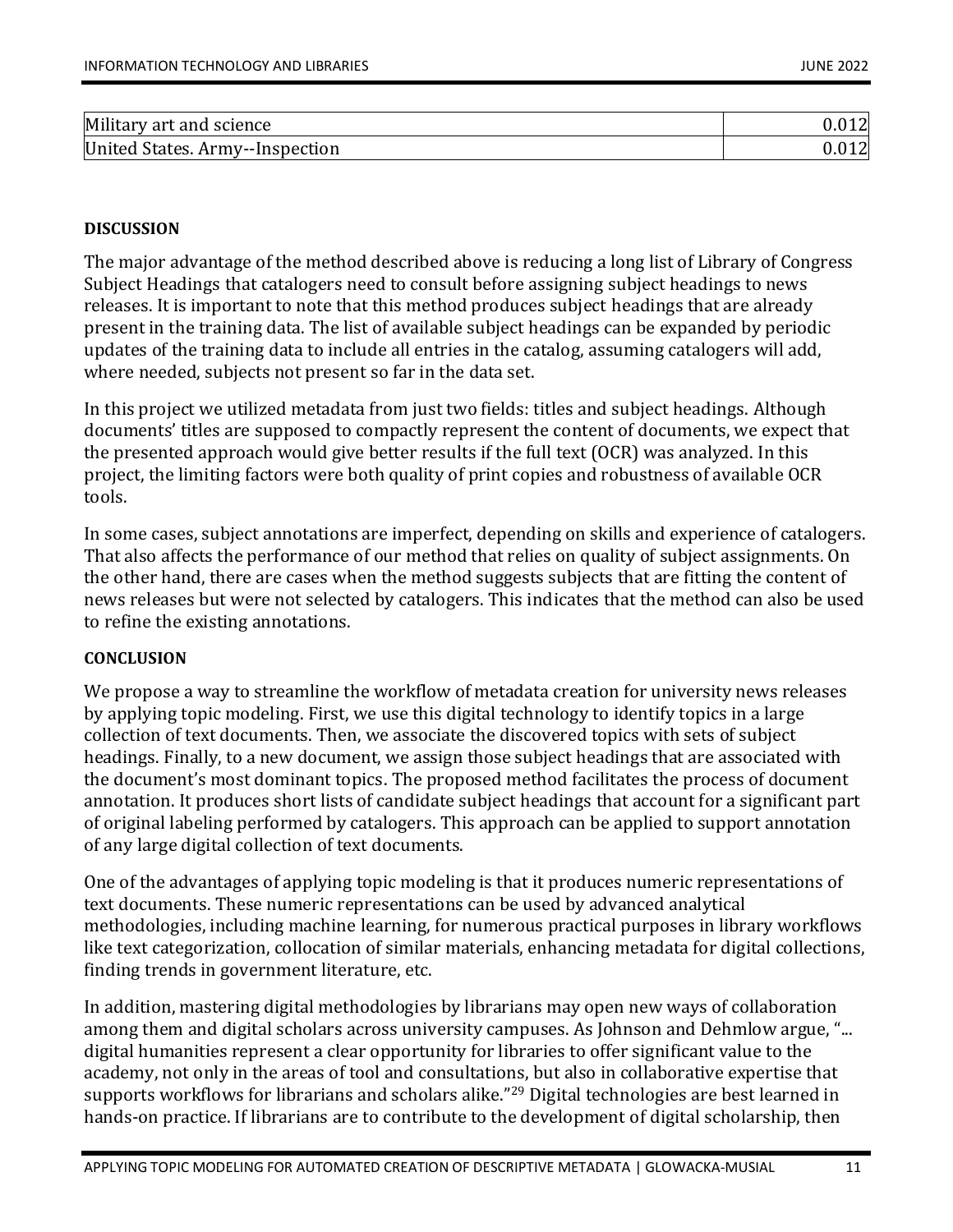they need to learn how to apply new technologies to their own work. And since both librarians and humanists work with texts, they might have much to offer each other.

#### **ENDNOTES**

<sup>1</sup> Anne Burdick et al., *Digital\_Humanities* (Cambridge, Massachusetts: The MIT Press, 2012), 32–33.

- <sup>2</sup> Thomas G. Padilla, "Collections as Data Implications for Enclosure," *ACRL News* 79, no. 6 (2018), [https://crln.acrl.org/index.php/crlnews/article/view/17003/18751;](https://crln.acrl.org/index.php/crlnews/article/view/17003/18751) Rachel Wittmann, Anna Neatrour, Rebekah Cummings, and Jeremy Myntti, "From Digital Library to Open Datasets: Embracing a 'Collections as Data' Framework," *Information Technology and Libraries* 38, no. 4 (December 2019), [https://doi.org/10.6017/ital.v38i4.11101.](https://doi.org/10.6017/ital.v38i4.11101)
- <sup>3</sup> Gerald W. Thomas, *Academic Ecosystem: Issues Emerging in a University Environment* (Gerald W. Thomas, 1998), 159–64.
- <sup>4</sup> David M. Blei, Andrew Ng, and Michael Jordan, "Latent Dirichlet Allocation," *Journal of Machine Learning Research* 3, no. 1 (2003); David M. Blei, "Topic Modeling and Digital Humanities," *Journal of Digital Humanities* 2, no. 1 (Winter 2012), [http://journalofdigitalhumanities.org/2-](http://journalofdigitalhumanities.org/2-1/topic-modeling-and-digital-humanities-by-david-m-blei/) [1/topic-modeling-and-digital-humanities-by-david-m-blei/.](http://journalofdigitalhumanities.org/2-1/topic-modeling-and-digital-humanities-by-david-m-blei/)
- <sup>5</sup> Megan R. Brett, "Topic Modeling: A Basic Introduction," *Journal of Digital Humanities* 2, no. 1 (Winter 2012), [http://journalofdigitalhumanities.org/2-1/topic-modeling-a-basic](http://journalofdigitalhumanities.org/2-1/topic-modeling-a-basic-introduction-by-megan-r-brett/)[introduction-by-megan-r-brett/;](http://journalofdigitalhumanities.org/2-1/topic-modeling-a-basic-introduction-by-megan-r-brett/) Jordan Boyed-Graber, Yuening Hu, and David Mimno, "Applications of Topic Models," *Foundations and Trends® in Information Retrieval* 11, no. 2–3 (2017): 143–296.
- <sup>6</sup> Boyed-Graber, Hu, and Mimno, "Applications of Topic Models," *Foundations and Trends® in Information Retrieval* 11, no. 2–3 (2017): 143–296; Rania Albalawi, Tet Hin Yeap, and Morad Benyoucef, "Using Topic Modeling Methods for Short-Text Data: A Comparative Analysis," *Frontiers in Artificial Intelligence* 3 (2020): 42, [https://doi.org/10.3389/frai.2020.00042;](https://doi.org/10.3389/frai.2020.00042) Hamed Jelodar, Yongli Wang, Chi Yuan, Xia Feng, "Latent Dirichlet Allocation (LDA) and Topic Modeling: Models, Applications, a Survey," (2017), [https://www.ccs.neu.edu/home/vip/teach/DMcourse/5\\_topicmodel\\_summ/notes\\_slides/LDA](https://www.ccs.neu.edu/home/vip/teach/DMcourse/5_topicmodel_summ/notes_slides/LDA_survey_1711.04305.pdf) [\\_survey\\_1711.04305.pdf.](https://www.ccs.neu.edu/home/vip/teach/DMcourse/5_topicmodel_summ/notes_slides/LDA_survey_1711.04305.pdf)
- <sup>7</sup> Zhijun Yin et al., "Geographical Topic Discovery and Comparison," in *WWW: Proceedings of the 20th International Conference on the World Wide Web* (2011), [https://doi.org/10.1145/1963405.1963443.](https://doi.org/10.1145/1963405.1963443)
- <sup>8</sup> David Andrzejewski and David Buttler, "Latent Topic Feedback for Information Retrieval," in *KDD '11: Proceedings of the 17th ACM SIGKDD International Conference on Knowledge Discovery and Data Mining* (2011), [https://dl.acm.org/doi/10.1145/2020408.2020503.](https://dl.acm.org/doi/10.1145/2020408.2020503)
- <sup>9</sup> Matt Erlin, "Topic Modeling, Epistemology, and the English and German Novel," *Cultural Analytics* 1, no. 1 (May 1, 2017), [https://doi.org/10.22148/16.014.](https://doi.org/10.22148/16.014)
- $10$  Cassidy R. Sugimoto et al., "The Shifting Sands of Disciplinary Development: Analyzing North American Library and Information Science Dissertations Using Latent Dirichlet Allocation," *Journal of the American Society for Information Science and Technology* 62, no. 1 (January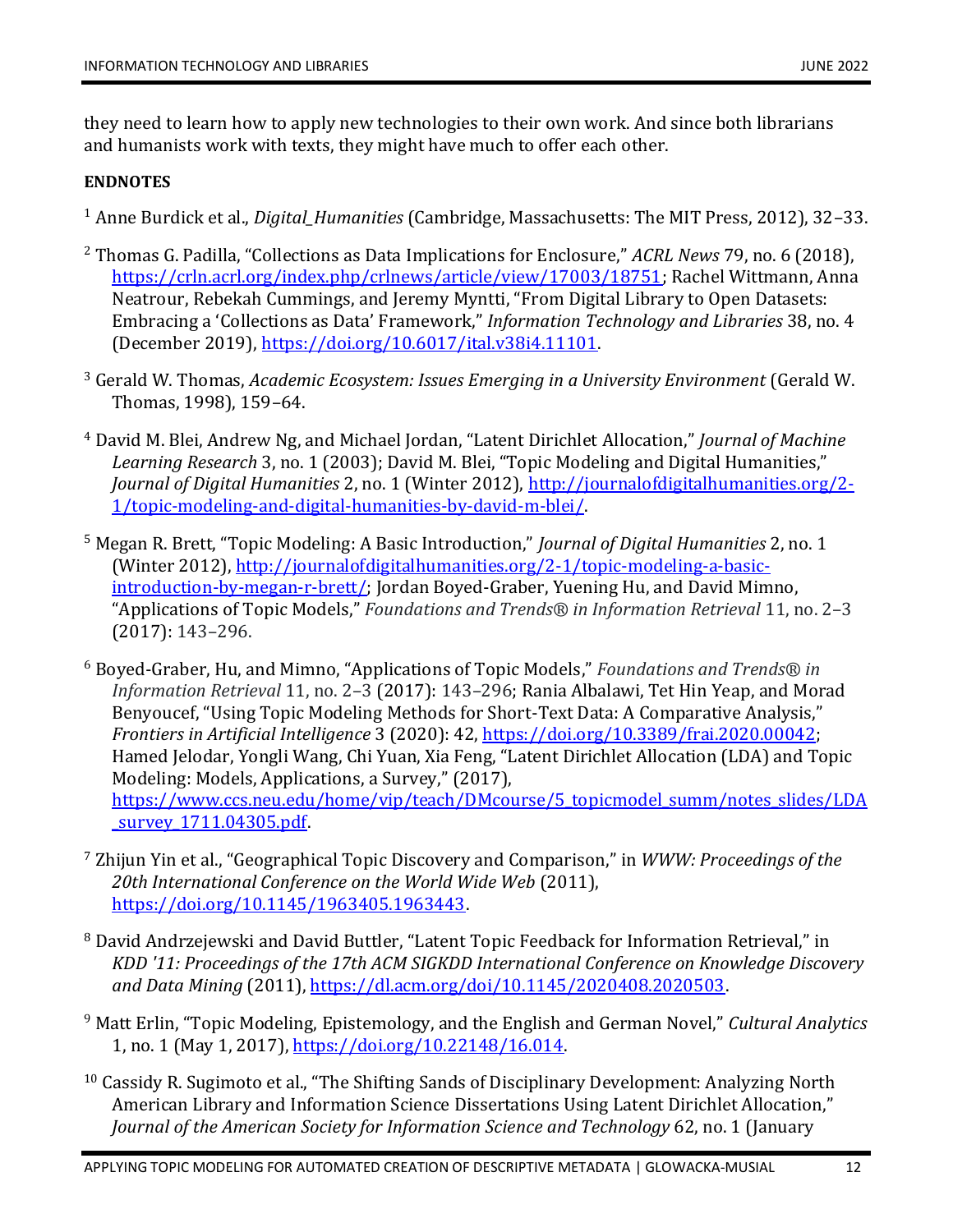2011), [https://doi.org/10.1002/asi.21435;](https://doi.org/10.1002/asi.21435) David Mimno, "Computational Historiography: Data Mining in a Century of Classics Journals," *Journal on Computing and Cultural Heritage* 5, no. 1 (April 2012): 3:1–3:19; Andrew J. Torget and Jon Christensen, "Mapping Texts: Visualizing American Historical Newspapers," *Journal of Digital Humanities* 1, no. 3 (Summer 2012), [http://journalofdigitalhumanities.org/1-3/mapping-texts-project-by-andrew-torget](http://journalofdigitalhumanities.org/1-3/mapping-texts-project-by-andrew-torget-and-jon-christensen/)[and-jon-christensen/;](http://journalofdigitalhumanities.org/1-3/mapping-texts-project-by-andrew-torget-and-jon-christensen/) Andrew Goldstone and Ted Underwood, "The Quiet Transformations of Literary Studies: What Thirteen Thousand Scholars Could Tell Us," *New Literary History* 45, (2014): 359–84; Carlos G. Figuerola, Francisco Javier Garcia Marco, and Maria Pinto, "Mapping the Evolution of Library and Information Science (1978–2014) Using Topic Modeling on LISA," *Scientometrics* 112, (2017): 1507–35[, https://doi.org/10.1007/s11192-017-2432-9;](https://doi.org/10.1007/s11192-017-2432-9) Jung Sun Oh and Ok Nam Park, "Topics and Trends in Metadata Research," *Journal of Information Science Theory and Practice* 6, no. 4 (2018): 39–53; Manika Lamba and Margam Madhusudhan, "Metadata Tagging of Library and Information Science Theses: Shodhganga (2013–2017)," paper presented at ETD 2018: Beyond the Boundaries of Rims and Oceans Globalizing Knowledge with ETDs, National Central Library, Taipei, Taiwan, [https://doi.org/10.5281/zenodo.1475795;](https://doi.org/10.5281/zenodo.1475795) Manika Lamba and Margam Madhusudhan, "Author-Topic Modeling of DESIDOC Journal of Library and Information Technology (2008– 2017), India," *Library Philosophy and Practice* (2019): 2593, [https://digitalcommons.unl.edu/libphilprac/2593.](https://digitalcommons.unl.edu/libphilprac/2593)

- <sup>11</sup> David J. Newman and Sharon Block, "Probabilistic Topic Decomposition of an Eighteenth-Century American Newspaper," *Journal of the American Society for Information Science and Technology* 57, no. 6 (April 1, 2006): 753–67; Robert K. Nelson, "Mining the Dispatch," last modified November 2020[, https://dsl.richmond.edu/dispatch/about;](https://dsl.richmond.edu/dispatch/about) Tze-I Yang, Andrew Torget, and Rada Mihalcea, "Topic Modeling on Historical Newspapers," in *LaTeCH '11: Proceedings of the 5th ACL-HLT Workshop on Language Technology for Cultural Heritage, Social Sciences, and Humanities* (2011), [https://dl.acm.org/doi/10.5555/2107636.2107649;](https://dl.acm.org/doi/10.5555/2107636.2107649) Carina Jacobi, Wouter van Atteveldt, and Kasper Welbers, "Quantitative Analysis of Large Amounts of Journalistic Texts Using Topic Modelling," *Digital Journalism* 4, no. 1 (2015), [https://doi.org/10.1080/21670811.2015.1093271.](https://doi.org/10.1080/21670811.2015.1093271)
- <sup>12</sup> Jonathan O. Cain, "Using Topic Modeling to Enhance Access to Library Digital Collections," *Journal of Web Librarianship* 10, no. 3 (2016): 210–25, [https://doi.org/10.1080/19322909.2016.1193455;](https://doi.org/10.1080/19322909.2016.1193455) Alexandra Lesnikowski et al., "Frontiers in Data Analytics for Adaptation Research: Topic Modeling," *WIREs Climate Change* 10, no. 3 (2019): e576, [https://doi.org/10.1002/wcc.576.](https://doi.org/10.1002/wcc.576)
- <sup>13</sup> Tiziano Piccardi and Robert West, "Crosslingual Topic Modeling with WikiPDA," in *Proceedings of The Web Conference 2021 (WWW '21)*, April 19–23, 2021, Ljubljana, Slovenia (ACM, New York), [https://doi.org/10.1145/3442381.3449805.](https://doi.org/10.1145/3442381.3449805)
- <sup>14</sup> Cain, "Using Topic Modeling to Enhance Access to Library Digital Collections," 210–25; A. Krowne and M. Halbert, "An Initial Evaluation of Automated Organization for Digital Library Browsing," in *JCDL '05: Proceedings of the 5th ACM/IEEE-CS Joint Conference on Digital Libraries*, (June 7–11, 2005): 246–255; David Newman, Kat Hagedorn, and Chaitanya Chemudugunta, "Subject Metadata Enrichment Using Statistical Topic Models," paper